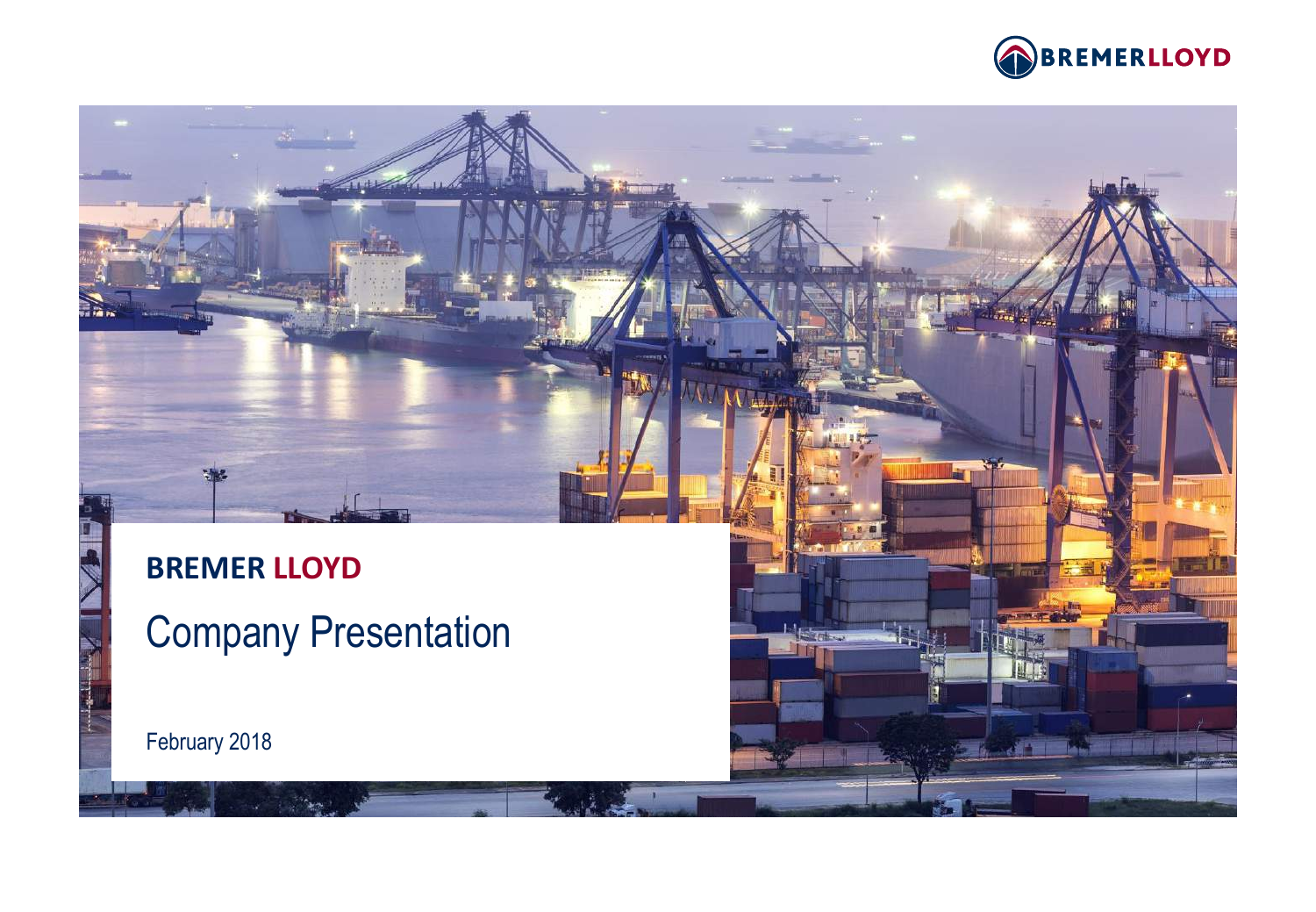ABOUT US



### Bremer Lloyd facts and figures







**7 different languages**



**25 employees**





**Active in more than 40 countries**

**> 2,000 project shipments 2017** 



**Shipments 2017 > 1m freight tons**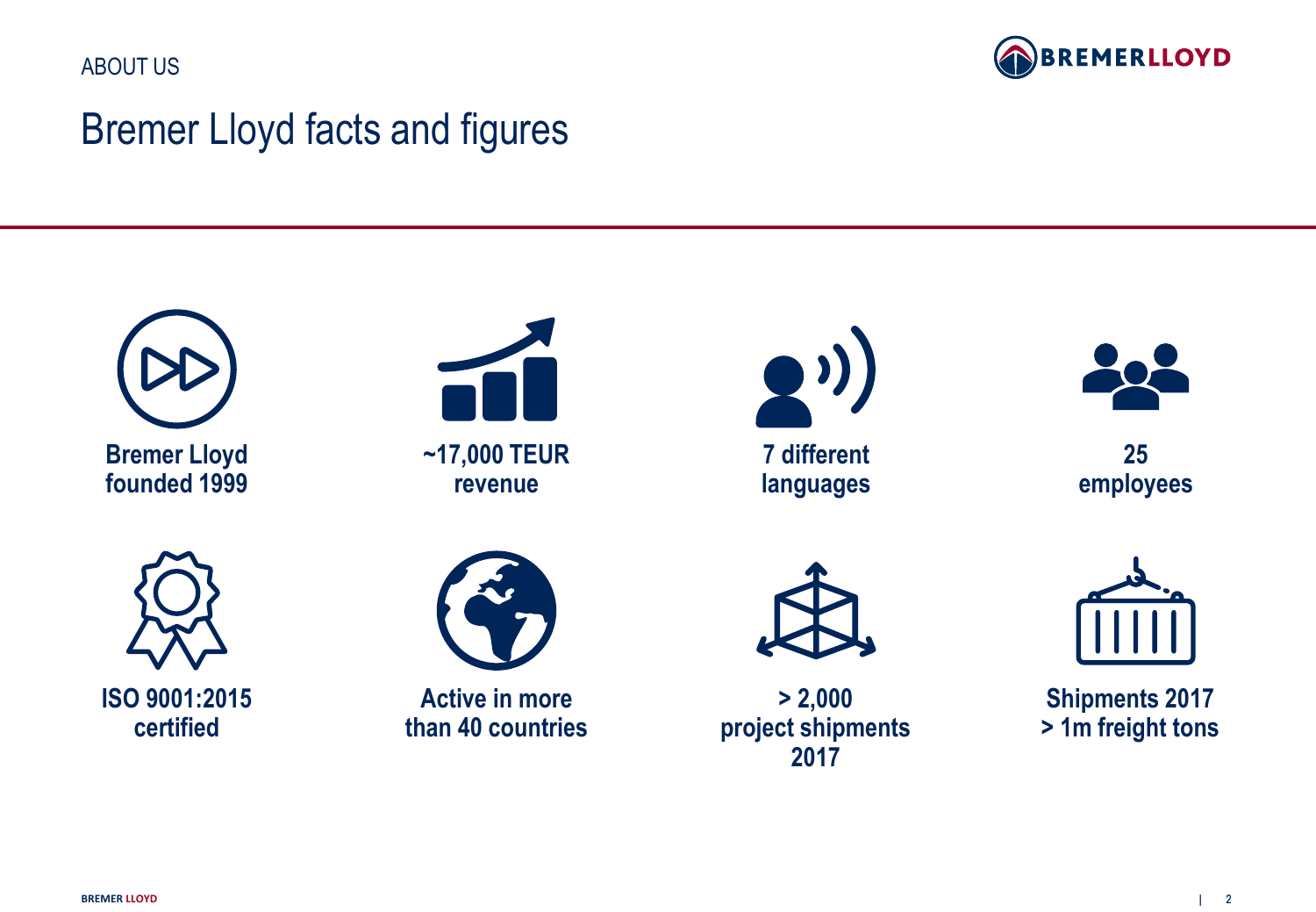

### Who we are



- Technical management
- Chartering
- Crewing
- Building supervision



- Inbound Logistics
- Outbound Logistics
- Yachttransport
- Special Projects
- **93** More than 93% of Bremer Lloyd key customers are returning are returning
- 100 High performance is our aim, also in terms of health and safety. 100% of Bremer Lloyd's services are being certified to the standards of DNV GL and LRQA
	- **40** We provide our service in more than 40 countries worldwide and continuously expand our activities
	- **15** We have been successfully assisting our clients in project forwarding shipping and logistics in project forwarding, shipping and logistics matters for more than 15 years

| 1999                       | 2001                                           | 2007                   | 2014                                                         | 2015                                   | 2015/6                              | today                                                      |  |
|----------------------------|------------------------------------------------|------------------------|--------------------------------------------------------------|----------------------------------------|-------------------------------------|------------------------------------------------------------|--|
| Hanseatic Schiff-          | Acquisition of two                             | <b>Bremer Lloyd is</b> | All logistics                                                | <b>Bremer Lloyd</b>                    | <b>Bremer Lloyd</b>                 | Bremer Lloyd is a                                          |  |
| fahrt and Sol              | special ships;                                 | introduced as          | activities are                                               | introduces its                         | establishes                         | fixed-cost logistics                                       |  |
| Chartering were<br>founded | Sevenstar Yacht<br>transport is<br>established | joint brand            | bundled in<br><b>Bremer Lloyd</b><br><b>Marine Logistics</b> | new quality<br>system ISO<br>9001:2015 | agencies in USA,<br>Spain and China | specialist with a<br>strong focus on<br>short sea shipping |  |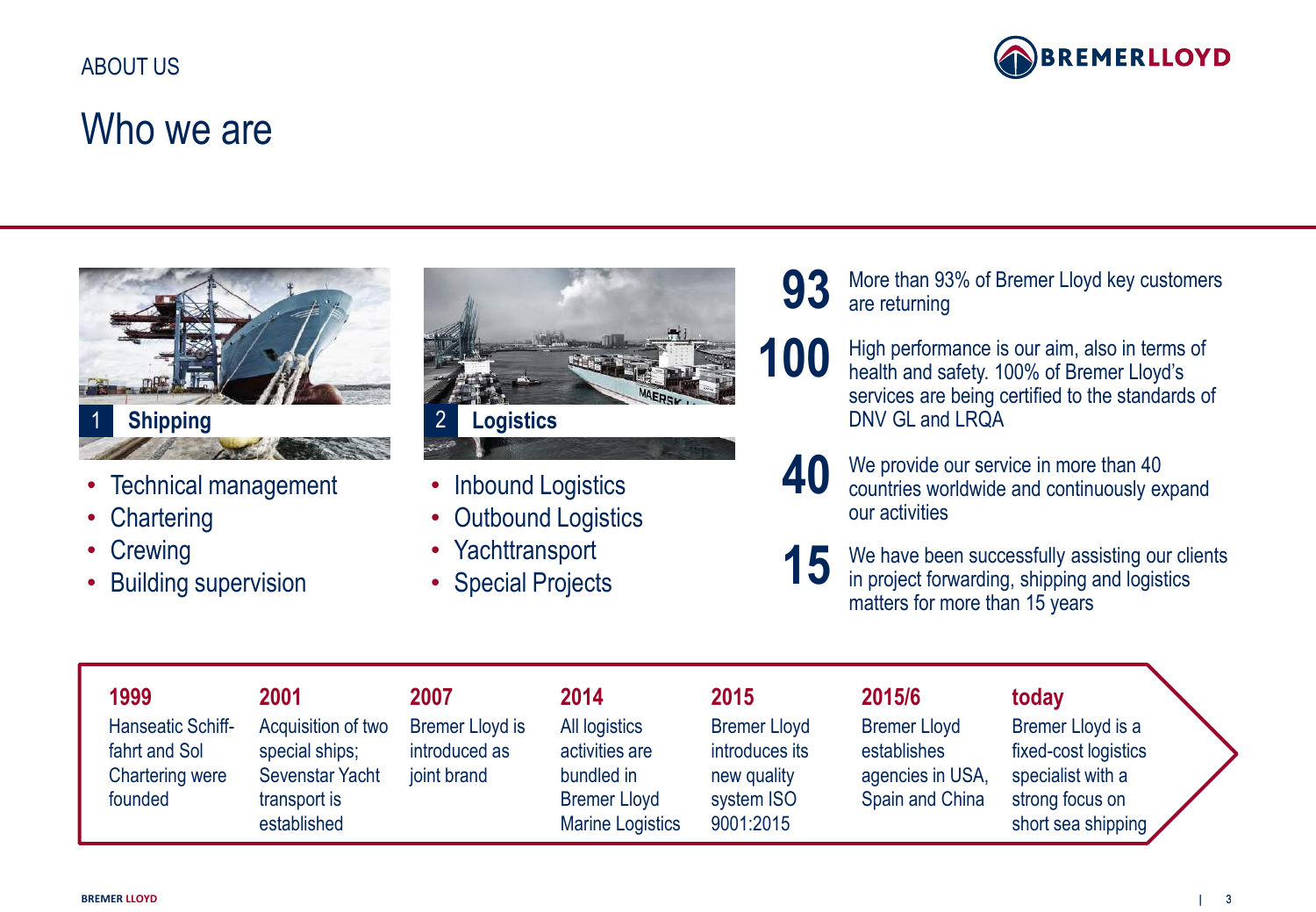



### Bremer Lloyd shipping covers the entire shipping value chain - including cargo access and crewing

#### **Technical management Crewing Crewing Chartering**

















- The full service of the ships takes place in the group.
- A highly specialized team of employees ensures ship operation 24 hours a day, 365 days a year
- Around 2/3 of the operating costs are accounted for the crew
- The crew is the extended arm of the shipping company on board
- Only a well-rehearsed crew ensures efficient ship operation
- The knowledge of chartering the ship is the key to a successful investment project
- Bremer Lloyd has direct cargo access via its subsidiaries

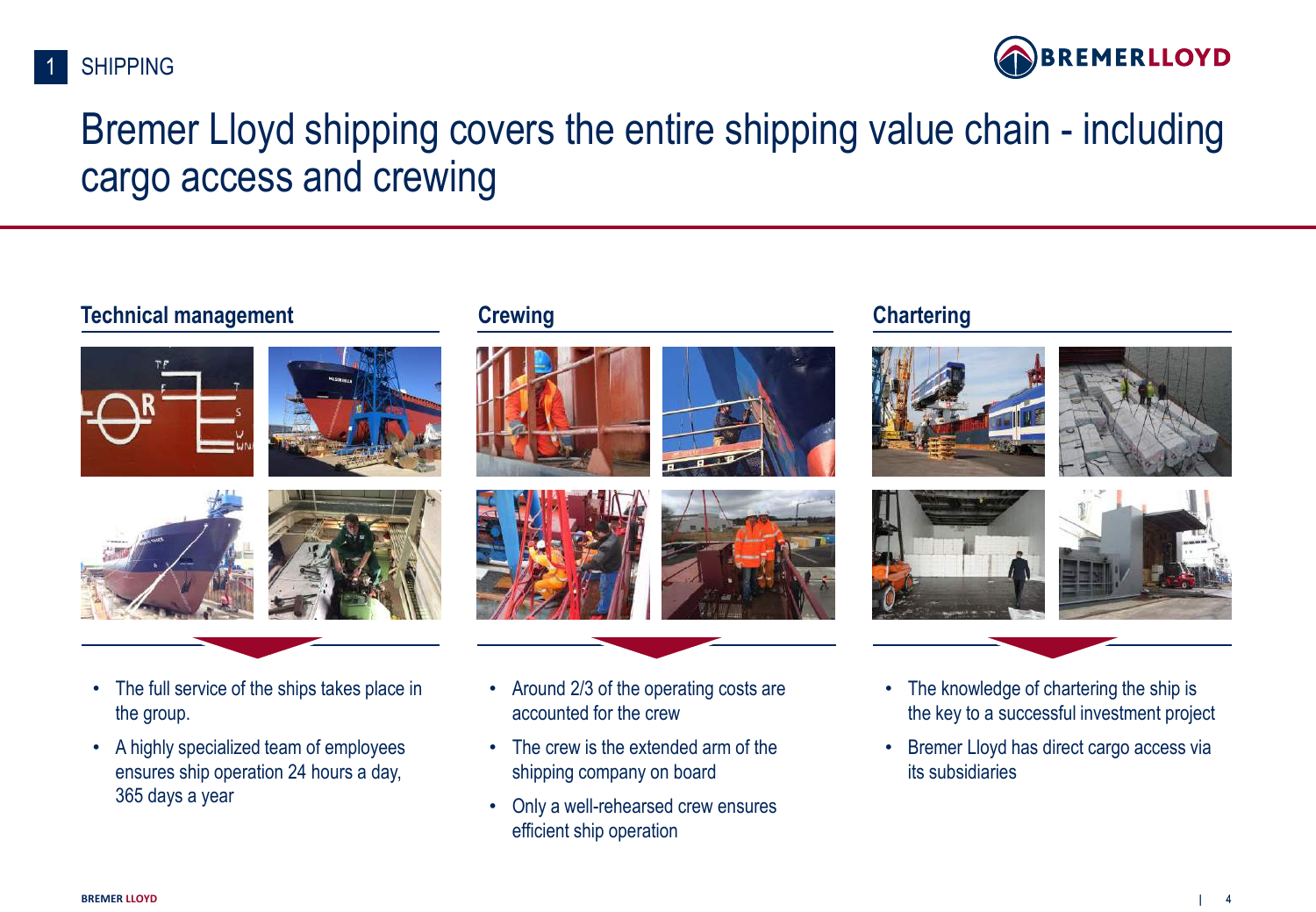



## Bremer Lloyd offers dedicated door-to-door logistics services in the breakbulk & OOG market with a strong focus on the wind energy sector

Companies who rely on us

### Our logistics services

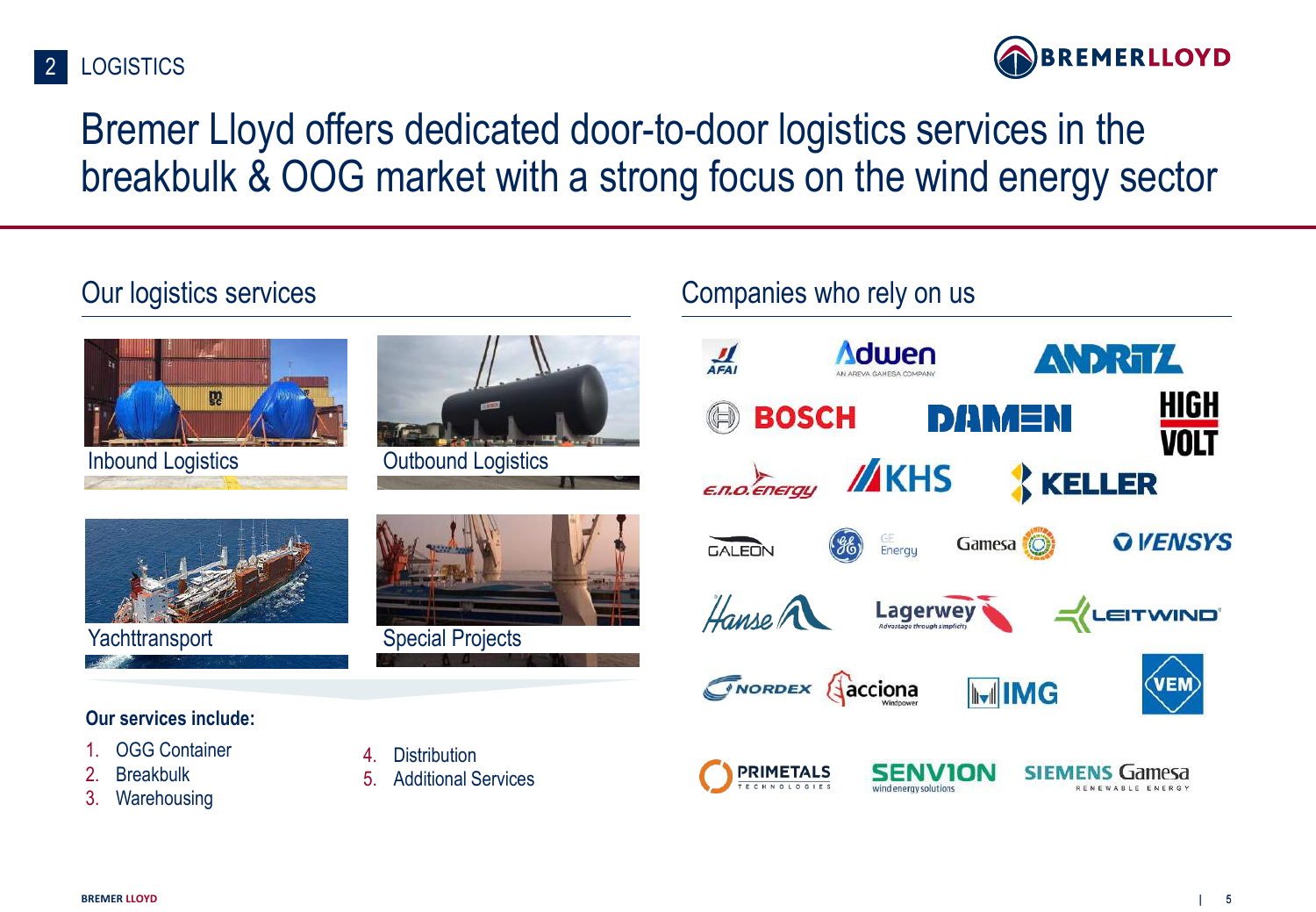#### **LOGISTICS** 2



Our activities cover the entire supply chain for in- / outbound logistics – We offer additional services to comply with direct production delivery

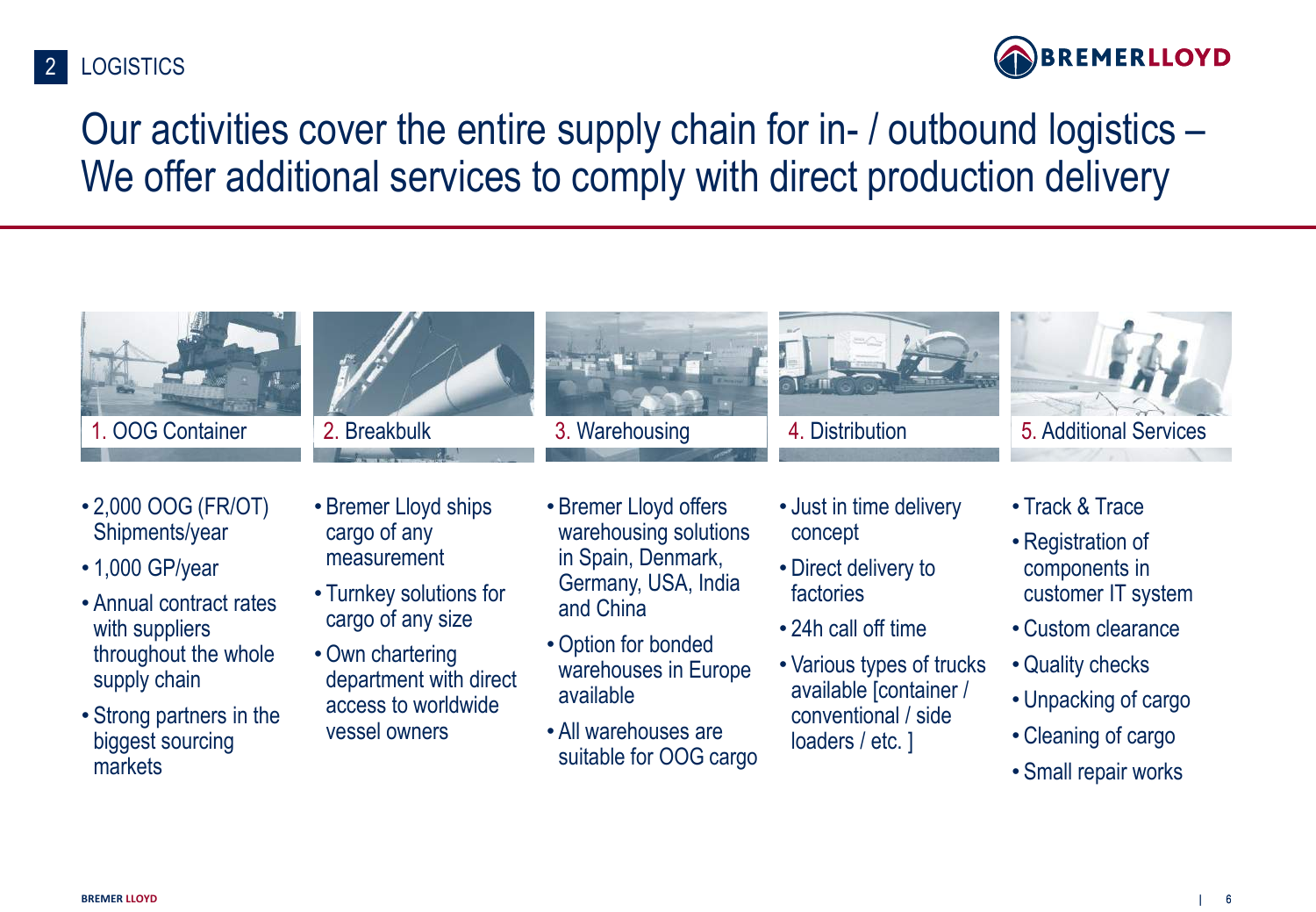#### Quality Policy



### The quality policy of Bremer Lloyd is based on five pillars. They form the foundation of our actions.



#### **Customer comes first**

Customer satisfaction is core. Therefore, Bremer Lloyd tries to deliver customized services with the highest quality standard which will meet or exceed our customers' expectations and leave them with a positive experience.

#### **Employees – our valuable resource**

Complex transport solution services require well-trained staff. Thus, developing a motivated and competent team is essential to the business of Bremer Lloyd. Besides, Bremer Lloyd enables all employees to apply their abilities and to use and develop their potentials by taking an active part in the decision-making processes.

#### **Suppliers are partners**

Our suppliers make a significant contribution to the quality of our services. We thus demand the same high standards of quality from them as we do from ourselves. Together we contribute to common added value.

#### **Risk is involved – minimize it!**

Bremer Lloyd is specialized in the transport of breakbulk and OOG cargo. These transports require a detailed risk assessment. Thus, Bremer Lloyd follows a risk based thinking approach. This includes a project specific risk analysis throughout risk matrices if justified by the project scope.

#### **We have just one planet!**

The sustainable and environmentally friendly use of resources is part of our corporate policy and thus influences the selection of our partners. Therefore, we make a positive contribution to protecting and preserving a livable environment.

The five principles for the successful quality management of our company are: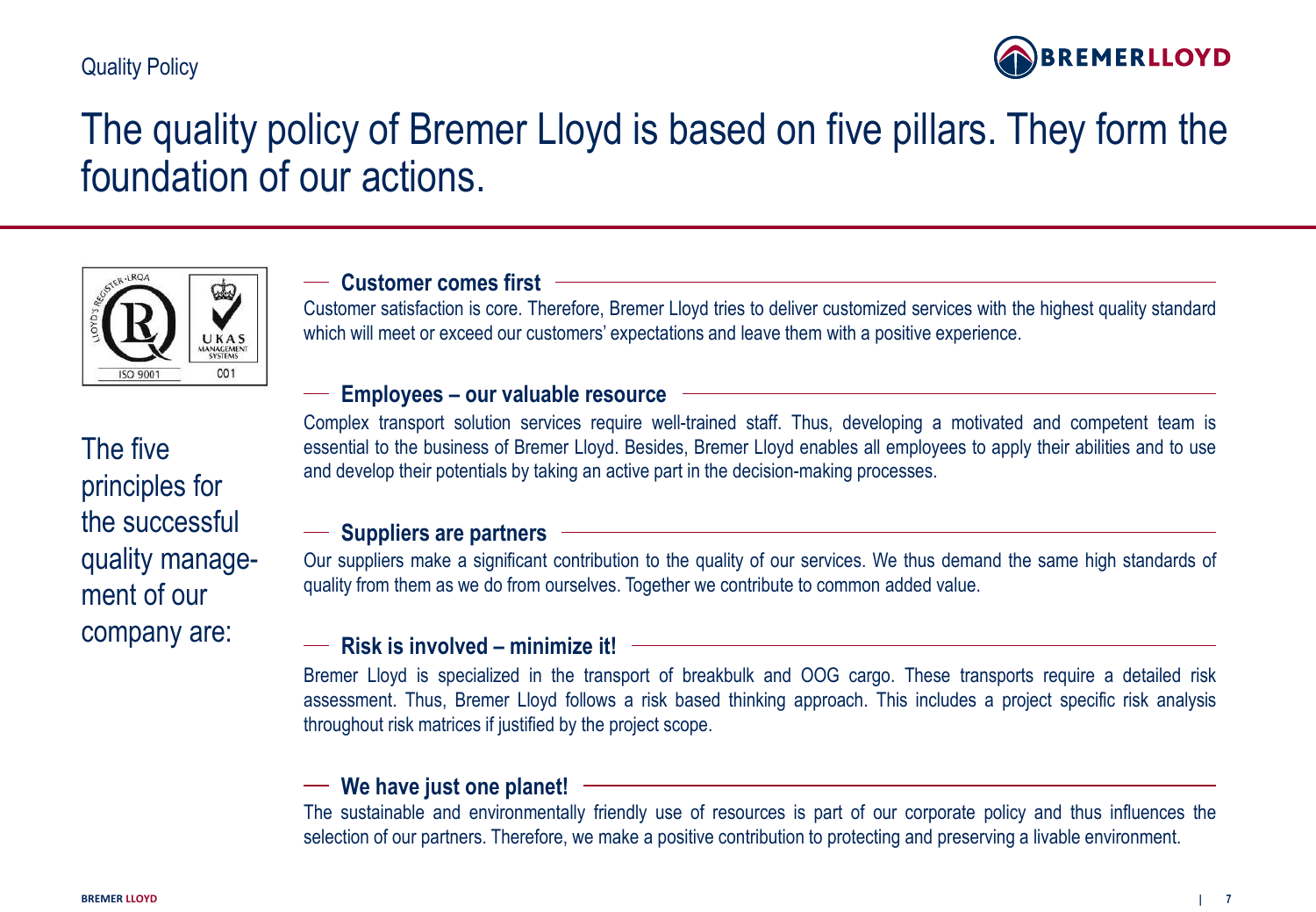### OUR VALUES



### Our corporate values are characterized by a family togetherness - we are hanseatic



**Trust** – We lead through trust. Delegating responsibility and decision-making defines our management style. Mistakes happen, and are permitted to happen.



**Responsibility** – We take responsibility for our actions and stand by our mistakes. A readiness to criticize ourselves is an expression of our confidence.



**Stamina** – We pursue goals with determination and tenacity. For us, dedication and diligence have traditionally been major virtues.



**Reliability** – Success and satisfaction in the long term are more important to us than short-term profits. A word counts – now and in the future.



**Confident** – We are self-confident but we do not come across as arrogant. We never put ourselves center stage.



**Humor** – We laugh, even at ourselves.



**Family** – We are open and honest with each other, we stick together and we always have time for one another.

**Simplicity, Speed and Flexibility** – We simplify our working processes and make decisions fast; we are open to new ideas and take a positive approach to necessary changes.



**Creativity** – We encourage personal initiative and proactive contributions, and we back those who are bold.

**Respect** – We value different characters, encourage individuality and treat everyone with respect.